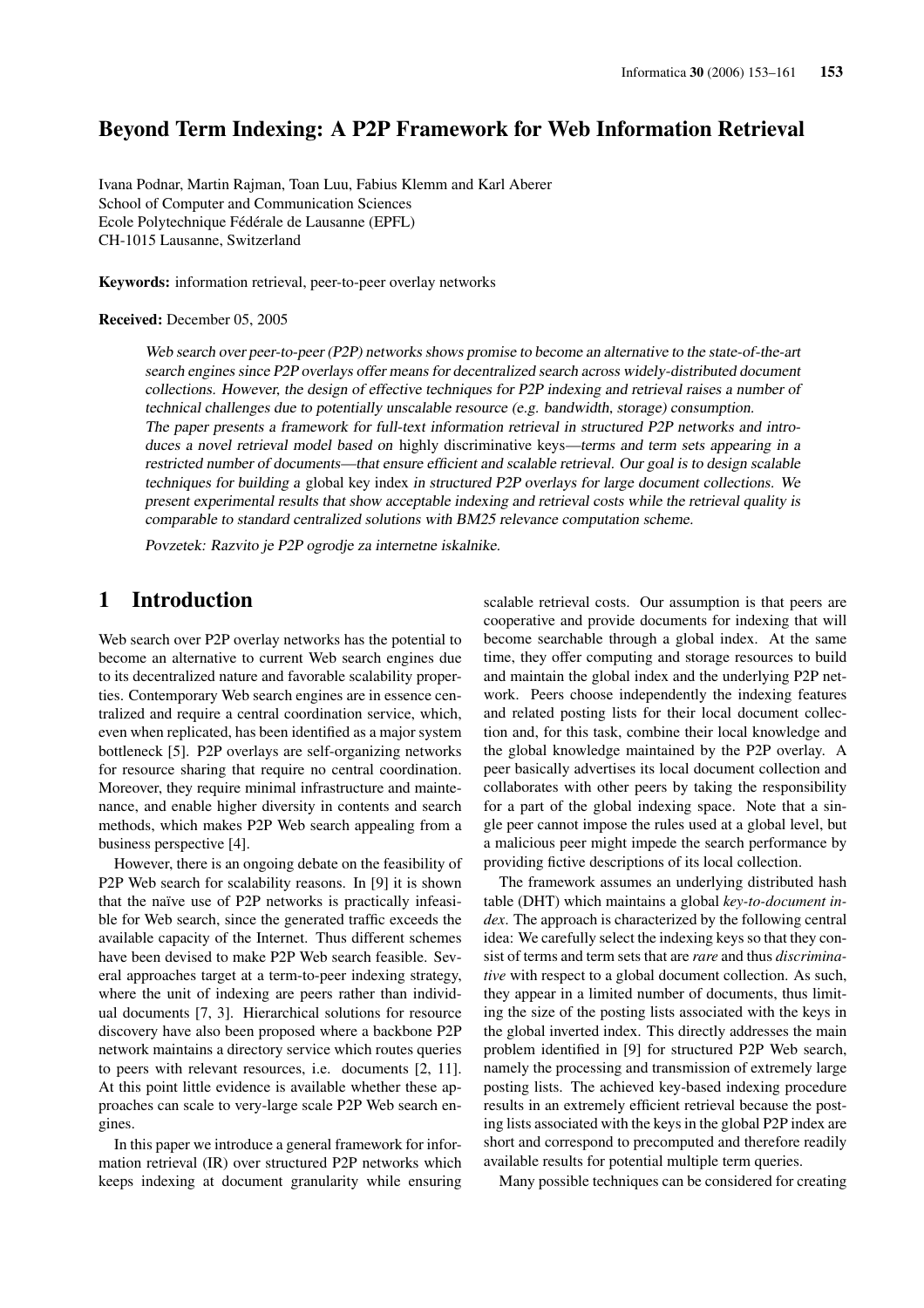a rare key vocabulary, but the major issue to cope with is the fact that such a vocabulary can easily become unmanageable in size because it theoretically grows with  $2^{|V|}$ , where  $V$  is the single-term vocabulary. Therefore, we present a particular instantiation of our key-indexing which creates keys by combining terms appearing in well-defined contexts in a limited number of documents. We hereafter refer to such keys as highly discriminative keys (HDKs). Our experiments show the following: The growth of the HDK vocabulary per peer and the size of the global index per peer are logarithmic when increasing the global document collection by adding new peers that contribute with their local documents to the global collection. More importantly, the average posting list size remains constant when increasing the global document collection size, which bounds the generated traffic during retrieval. In addition, the observed retrieval performance is comparable to the one achieved with a single-term centralized model using BM25 (Okapi) as relevance computation scheme. Our indexing scheme therefore represents a contribution toward scalable P2P Web search engines that opens the opportunity to index and search virtually unlimited document collections, well beyond the capacity of today's best centralized solutions.

The rest of the paper is structured as follows: Section 2 gives an overview of existing strategies for P2P information retrieval and introduces our concept of indexing with HDKs. Section 3 presents the P2P framework for building a global full-text index in structured P2P overlays with scalable retrieval costs and provide details about the HDKbased retrieval model. In Section 4 we analyze its performance through experimental evaluations using our trulydistributed P2P-IR prototype. The related work in the area of P2P information retrieval is revisited in Section 5, and we conclude the paper in Section 6.

# 2 Web information retrieval over P2P overlays

There are two main strategies for designing P2P search engines in the area of IR: The first strategy uses unstructured/hierarchical P2P networks where peers maintain local indexes of their document collections, and the second strategy builds a global index in structured P2P networks.

In a P2P network with  $N$  peers and a global document collection  $D$ , the first strategy divides  $D$  over the peer network, and each peer  $P_i$  maintains the index of its local document collection  $D_i$ . Such indexes are in principle independent, and a naïve solution broadcasts a query to all the peers generating an unscalable number of messages. To limit the query traffic, more advanced approaches use e.g. random walks [12] or answer the query at two levels, the peer and document level. At the first level a group of peers with relevant document collections is located, while at the second level the query is submitted to relevant peers that produce answers by querying their local indexes. The answers are subsequently merged to produce a single ranked answer set. A number of different approaches for the initial peer selection process have been proposed in the context of unstructured [7], hierarchical [2, 10], and structured P2P overlays [3].

The second strategy splits the global document index over a structured P2P network that maintains a global DHT mapping of each indexing feature to the related posting list [15, 18]. Structured P2P overlays offer efficient data inserts and searches [1]:  $insert(key, data)$  routes the data to the peer responsible for the given key, and  $search(key)$ retrieves the data for the given key. Such networks typically guarantee the routing latency of  $O(logN)$  number of hops, while the routing information maintained by each peer is bounded by  $O(logN)$ .



Figure 1: The basic idea of indexing using rare keys

The naïve approach splits the global index over a peer network as depicted in the upper part of Figure 1 and makes each peer responsible for a disjoint set of indexing terms from the global vocabulary. While solving the issue of storing very large indexes, such an approach is practically infeasible and unscalable because of extremely large posting lists for frequent terms. The *key-based indexing* approach directly addresses this issue by limiting the size of the posting lists as shown in the lower part of Figure 1. The key index only contains single terms and term sets that are *rare* and thus *discriminative* with respect to a document collection. Notice that the extension of the index entries to rare terms and term sets, while limiting the size of the posting lists, entails the expansion of the key vocabulary. However, the distributed nature of the global index can provide a virtually unlimited storage space if the number of peers is large enough, but only in case the growth of the key vocabulary size and the corresponding index size is scalable.

We define a key  $k$  from the set of keys  $K$  as a set of terms  $\{t_1, t_2, \ldots, t_s\}$ . These terms are elements of the document collection indexing vocabulary  $V$  appearing in a single document  $d \in D$ . The number of terms comprising a key is bounded, i.e.  $1 \leq s \leq s_{max}$ .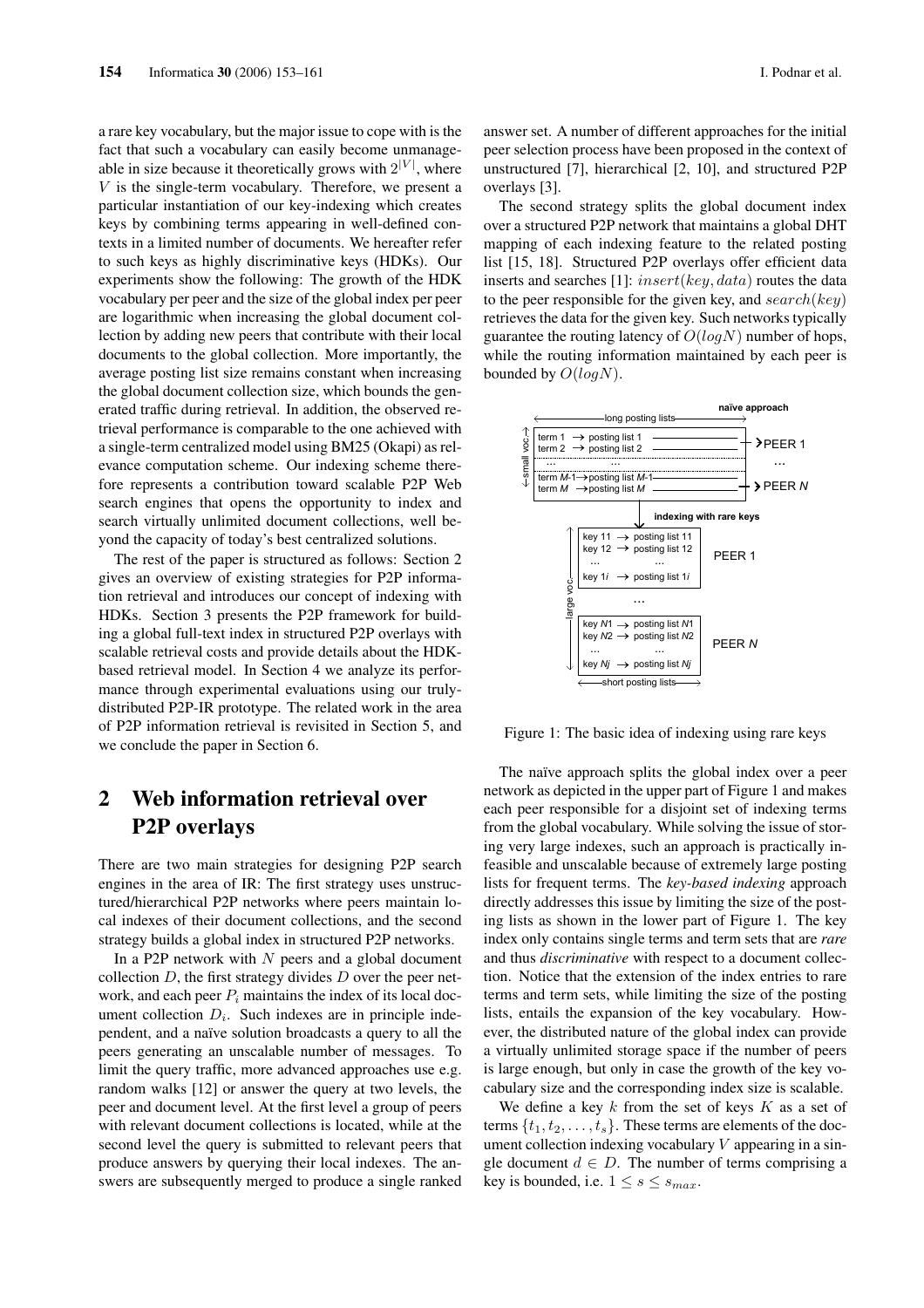The quality of a key  $k$  for a given document  $d$  with respect to indexing adequacy is determined by its *discriminative power*. To be *discriminative*, a key k must be as specific as possible with respect to the document  $d$  it is associated with and the corresponding document collection  $D$  [17]. In this perspective, we categorize a key on the basis of its *global document frequency* (DF), and define a threshold  $DF_{max}$  to divide the set of keys K into two disjoint classes, rare and frequent keys. If a key  $k$  appears in more than  $DF_{max}$  documents, i.e.  $DF(k) > DF_{max}$ , the key is *frequent*, and has low discriminative power. Otherwise, k is *rare* and specific with respect to the documents it is associated with in the document collection.

The rareness property is in line with the capacity constraints of P2P networks that are capable of storing and transmitting posting lists of limited size. However, the set of rare keys, although bounded for a limited document collection size, might be extremely large. It is therefore important to select among the potential key candidates those that have favorable properties for the retrieval performance of the P2P search engine. Additionally, it is important to understand that keys can be interpreted as discriminative user queries that can be answered very efficiently because the global index already stores precomputed answers associated with such queries.

# 3 P2P framework for information retrieval with HDKs

In this section we present a general framework for full-text retrieval in a P2P environment using key-based indexing. The framework is designed for building a global key-based index in structured P2P networks and takes into account capacity constraints of P2P networks, such as available bandwidth and storage. Resource management is performed at two levels, *locally* as a peer builds an index of its local document collection to be subsequently inserted into the global index, and *globally* as the peer maintains a part of the global index. Note that a single peer can simultaneously perform tasks at both levels.

#### 3.1 Indexing

Indexing can be divided into the following three steps:

- 1. local selection of the vocabulary,
- 2. local selection of postings, and
- 3. global selection of postings.

The two initial steps represent local efforts of a single peer to choose suitable indexing features for its local document collection since each peer is competing with others for a part of the global index space. The third step is performed by all the peers maintaining the global index.

As the example in Figure 2 shows,  $P_i$  builds the key vocabulary  $K_i$  for its local document collection  $D_i$ . In the next step it chooses a set of postings associated with each key according to the global resource constraints it is aware of, and subsequently inserts the (key, posting list) pairs into the P2P overlay. In the given example,  $P_i$  is responsible for three such pairs from  $P_i$ . Concurrently, two other peers  $P_k$  and  $P_l$  have built a vocabulary for their document collections, and have started inserting  $(key, pointing\ list)$ pairs into the P2P overlay. In the third step  $P_j$  chooses postings to be stored in the global index, e.g., it builds a posting list for  $k_x$  using the postings received from  $P_i$ ,  $P_k$ and  $P_l$ .

We will now describe in more details each of the three indexing steps.

#### 3.1.1 Vocabulary selection

A peer chooses locally rare keys because it assumes they are good indexing candidates that are potentially globally rare. A peer can also put frequent keys into the key vocabulary if they are strongly representative of the documents they are associated with (as measured by standard IR weighting schemes). The goal of this phase is to select discriminative keys that meet the following criteria: the selected keys can achieve good retrieval quality, they are likely to appear in user queries, and the key vocabulary does not contain redundant keys.

Possible key filtering mechanisms for selecting a 'good' key vocabulary are the following:

- Proximity. The *proximity filter* uses textual context to reduce the size of the rare key vocabulary, and retains keys only composed of terms appearing in the same textual context, e.g., a phrase, a paragraph, or a document window of a given maximal size. The main argumentation behind this approach is that words appearing close to each other in documents are good candidates to appear together in a query. The analysis presented in [16] reports the importance of text passages that are more responsive to particular user needs than full documents. A similar reasoning is used in a recently proposed method for static index pruning [8] which indexes 'significant sentences', i.e. phrases appearing in similar contexts.
- Redundancy. A key k is *semantically adequate* for a document  $d$  if there is a high probability that a user produces  $k$  when searching for  $d$ . As the user is more likely to generate generic terms in a query, a semantically adequate key contains a specific combination of quite generic and frequent terms. In other words, the redundancy filter ensures that all term subsets of a key are frequent keys. Note that all supersets of rare keys are redundant, as they only increase the vocabulary without improving retrieval performance.
- Top-k keys. As it is possible to compute relevance between a document and a key, we can choose for each document the top-k most relevant keys. The number of chosen keys can, for example, depend on document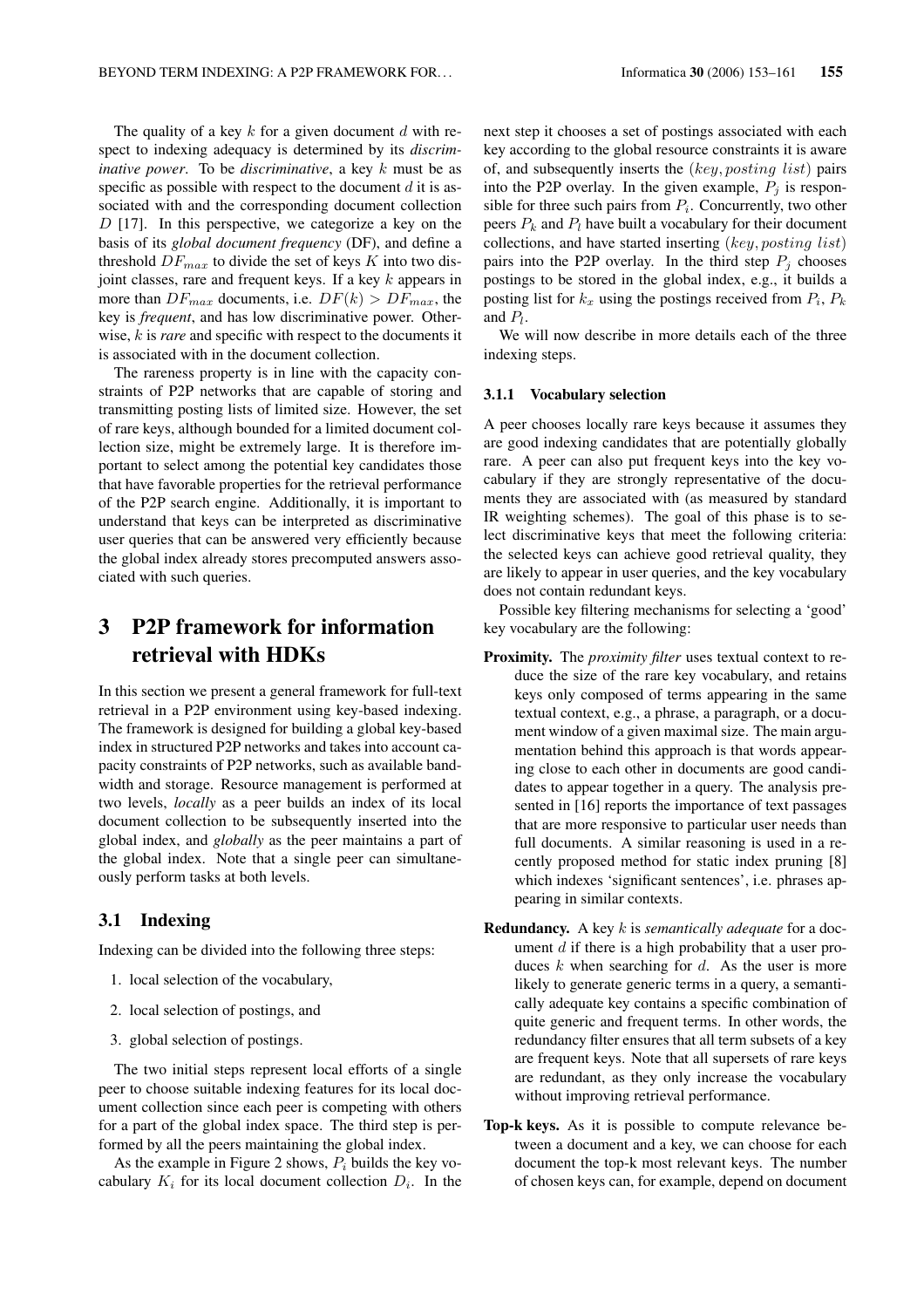

Figure 2: The framework for P2P indexing

length and be controlled by a relevance threshold. The key vocabulary size can also be limited to a predefined value.

#### Query-adaptive indexing. Keys are coined by combining terms appearing in past user queries.

Note that the above mentioned techniques can be combined to reduce the key vocabulary size. Our current prototype uses the proximity and redundancy filter, and computes HDKs by combining terms appearing within a document window of maximal size  $w$  while ensuring that all key subsets are globally frequent. We also extend the key vocabulary with *frequent keys* to improve retrieval performance. The top-k indexing of frequent keys is feasible because our analysis shows that the size of the frequent key vocabulary is less than 1% of the HDK vocabulary size.

Computing HDKs. We compute HDKs of increasing size because a peer needs to know s-level globally frequent keys to compute  $(s + 1)$ -level keys since these are candidates for expansion with additional keys. An indexing peer first categorizes terms from  $V$  as locally rare and locally frequent single-term keys, and publishes their local DFs in the P2P network. In our current implementation the indexing peer needs to be informed if keys from its local document collection are *globally* frequent. Locally frequent keys are necessarily globally frequent, but locally rare keys may still be globally frequent. As the indexing peer has no local knowledge about the global key DFs, it relies on the P2P network which maintains the global statistics and notifies the indexing peer if a key considered as locally rare is globally frequent. With such a notification mechanism in place, each indexing peer will have a consistent knowledge about globally frequent keys for its local document collection. A globally frequent key is expended by another frequent key with a restriction that their terms occur within a predefined window as defined by the proximity filter. The indexing peer counts the number of documents in which this property holds to determine local DF of a newly created key, and categorizes it as locally rare or frequent. Then it publishes the key and its DF into the P2P network. The process continues until  $s_{max}$ -term keys are created.

#### 3.1.2 Local selection of postings

In this phase, a peer decides which documents are indexed for its key vocabulary. Since there are capacity constrains that restrict the number of postings associated with a key, each peer is allowed to insert only a limited number of postings, e.g. controlled by a globally defined value  $DF_{max}$ . Firstly, a peer can insert all postings for locally rare keys, and the P2P overlay then decides globally about the set of postings that get stored. Secondly, a peer can be notified when its already published locally rare keys become globally frequent, and using this global knowledge provided by the P2P network, insert postings only for globally rare keys, which will reduce the indexing traffic compared to the first solution. Thirdly, for locally and globally frequent keys, a peer can publish top- $DF_{max}$  representative postings by ranking documents based on their relevance with respect to a given key.

Our current prototype implements the second and third option: Indexing peers publish all local postings for globally rare keys. To improve retrieval performance and efficiently answer queries composed of frequent terms and term combinations, we have decided to index also globally frequent keys and maintain only  $DF_{max}$  postings in the global index. Indexing peers therefore also insert top- $DF_{max}$  postings associated with their local keys that are globally frequent.

#### 3.1.3 Global selection of postings

This phase takes place at the peer responsible for storing and maintaining the posting list associated with a given key. The total index size maintained by the peer is has to comply with its available storage space, which in turn also influences the maximum number of postings associated with a key. Furthermore, the posting list size is restricted to meet capacity constraints imposed by the retrieval phase.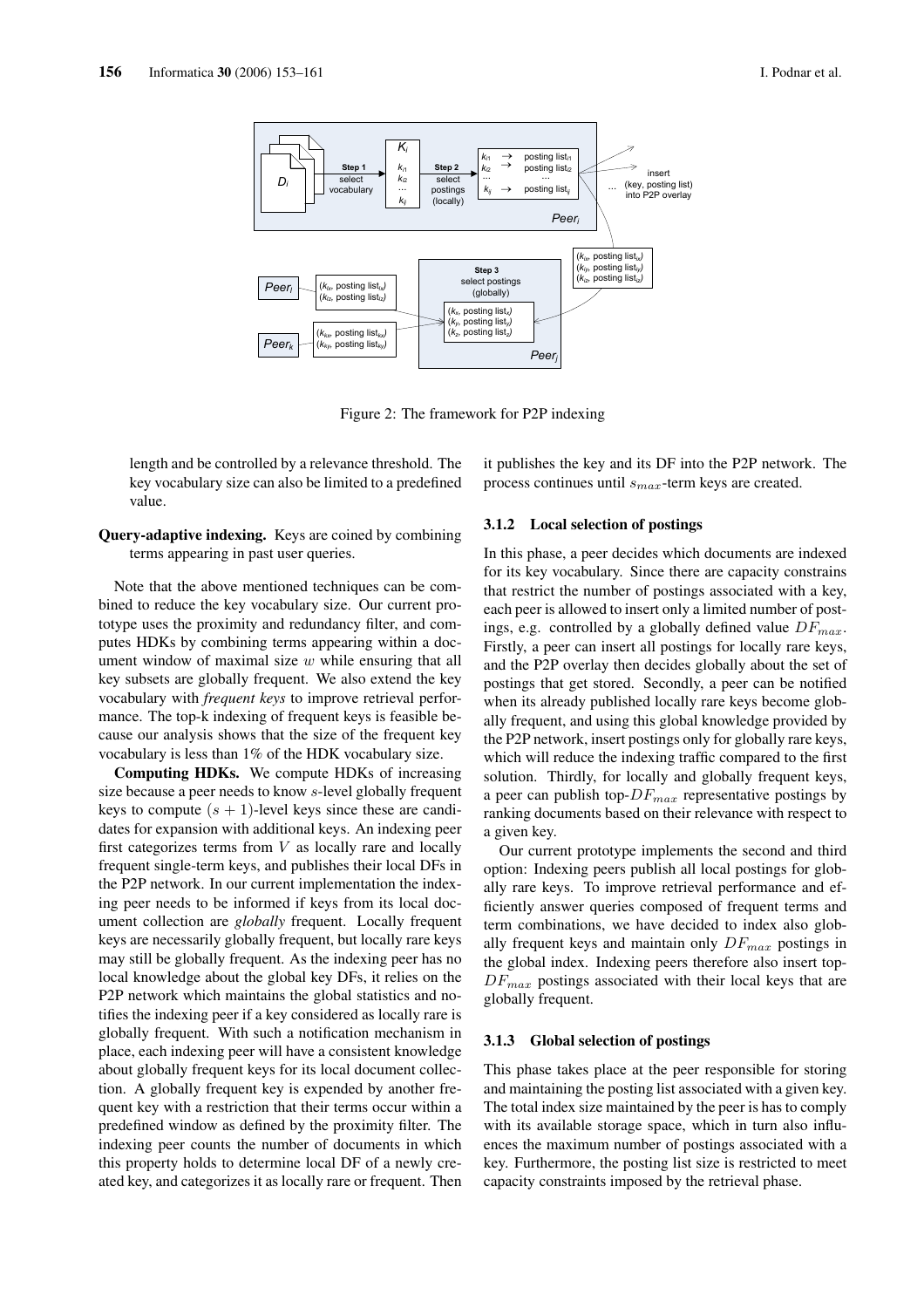For globally rare keys peers store all received posting lists because rare key are by definition associated with short posting lists. If there are more postings than the constraints allow, the responsible peer has to select a set of postings to keep as it is already done locally for frequent keys. The mechanisms for choosing  $DF_{max}$  postings can range from a simple random selection procedure, to sophisticated ranking of postings using available techniques for content and link-based ranking. Our prototype currently stores all received posting associated with globally rare keys and top- $DF_{max}$  ranked postings associated with frequent keys, i.e. documents with highest relevance to a frequent keys according to TF-IDF scores.

### 3.2 Retrieval

The retrieval part of our framework deals with the problem of finding, given a query  $Q = \{t_1, t_2, \ldots, t_q\}$ , the corresponding relevant keys in the global P2P index, retrieving the postings associated with those keys, and ranking of the result set. It is performed in two steps:

- 1. mapping of a query to keys and subsequent retrieval of postings from the P2P overlay, and
- 2. merging of the received answers with a global ranking scheme in order to produce a single hit list.

Figure 3 shows the querying process when peer  $P_i$  receives the query  $Q$ . We assume  $Q$  is a simple set of terms, and it must be mapped to a set of keys present in the P2P global index. All term subsets of a query are possible key candidates that may be stored in the P2P index, and  $P_i$ needs to explore the lattice of term combinations and check which key candidates are indeed keys from the global index.

The optimistic strategy is to start with the largest possible term set (marked as level-1), limited either by the query size  $q$  (as it is assumed in Figure 3) or the maximal number of terms forming a key  $(s_{max})$ .  $P_i$  will try to retrieve the keys sequentially by exploring initially level-1 keys, and then depending on the result of the previous step continue with level-2 keys,  $\dots$ , level-q keys. The perfect situation occurs when  $k_{11} = \{t_1, t_2, \ldots, t_q\}$  is an HDK, in other words, a user has posed a good discriminative query for the indexed document collection: The posting list is readily available and is simply retrieved from the global index by issuing a single request  $search(k_{11})$  to the P2P network. Indeed, this will not happen with all user queries. Therefore, level-2 set of potential key candidates of size  $q - 1$ is explored. If the P2P network stores postings associated with level-2 keys that cover all terms in  $Q$ , the hit list is the union of the retrieved postings. However, it is possible that either (a) no level-2 keys exist in the index, or (b) that some  $t_i \in Q$  are not covered by the retrieved keys. In case of (a),  $P_i$  explores all level-3 keys and subsequently higher level keys until finally reaching level-q. In case of (b),  $P_i$  explores level-3 keys but only those that contain non-covered terms from the previous levels. Depending on the retrieved set of keys, the procedure is extended to higher-level keys until all  $t_i \in Q$  are covered by the retrieved key set. The resulting answer set is the union of postings associated with the retrieved keys.

However, in some cases the answer set may be empty because all key candidates are frequent. A valid option is to notify a user that the query is non-discriminative with respect to the document collection, and offer support for query refinement. Another possibility is to apply additional measures and, for example, index frequent keys or perform query expansion that maps terms to semantically related terms which enables the creation of many key-candidates and increases the probability of finding relevant keys in the global index. As our prototype currently indexes frequent keys, all single-term keys from  $V$  can eventually be retrieved, which solves the problem of queries that map to frequent keys.

Let us again consider the example in Figure 3. The P2P network does not contain  $k_{11}$ , and  $P_i$  searches for level-2 keys. Out of q possible level-2 keys, only  $k_{21}$  is an HDK and its posting list is retrieved from  $P_l$ . However,  $t_q$  is still not covered, and  $P_i$  unsuccessfully explores keys on higher levels containing  $t_q$ , until finally reaching level-q where a posting list is associated with  $k_{qq}$ .

Both posting lists are merged by a simple union procedure in the second step. Note that there is a possibility that  $t_q$  appears in some documents associated with  $k_{21}$ , but as it does not appear within the predefined window,  $k_{11}$  was not produced during the indexing procedure. Note also that documents associated with  $k_{qq}$  are those with highest relevance to  $t_q$ , but they may also contain other terms from  $Q$ , also outside the window. The ranking function produces the final ranked result set giving higher scores to documents with higher relevance to Q. The peer uses available ranking methods, either content based, and/or link-based, to produce the final ranking of the merged result set. The ranking procedure must be implemented in a distributed fashion using global document collection statistics such as global DFs available from the P2P index.

### 4 Experimental evaluation

Experiments have been performed using our prototype P2P search engine which is built on top of the P-Grid P2P layer [19]. Our implementation is a fully-functional P2P search engine that integrates a solution for distributed maintenance of global key vocabulary with associated document frequencies, calculates HDKs used for indexing in a completely distributed fashion, and stores posting lists in a global index for computed keys. The presented experiments analyze both rare and frequent keys associated with top- $DF_{max}$  postings, and the corresponding index sizes.

Experimental setup. The experiments were carried out using a subset of news articles from the Reuters corpus<sup>1</sup>.

<sup>1</sup>http://about.reuters.com/researchandstandards/corpus/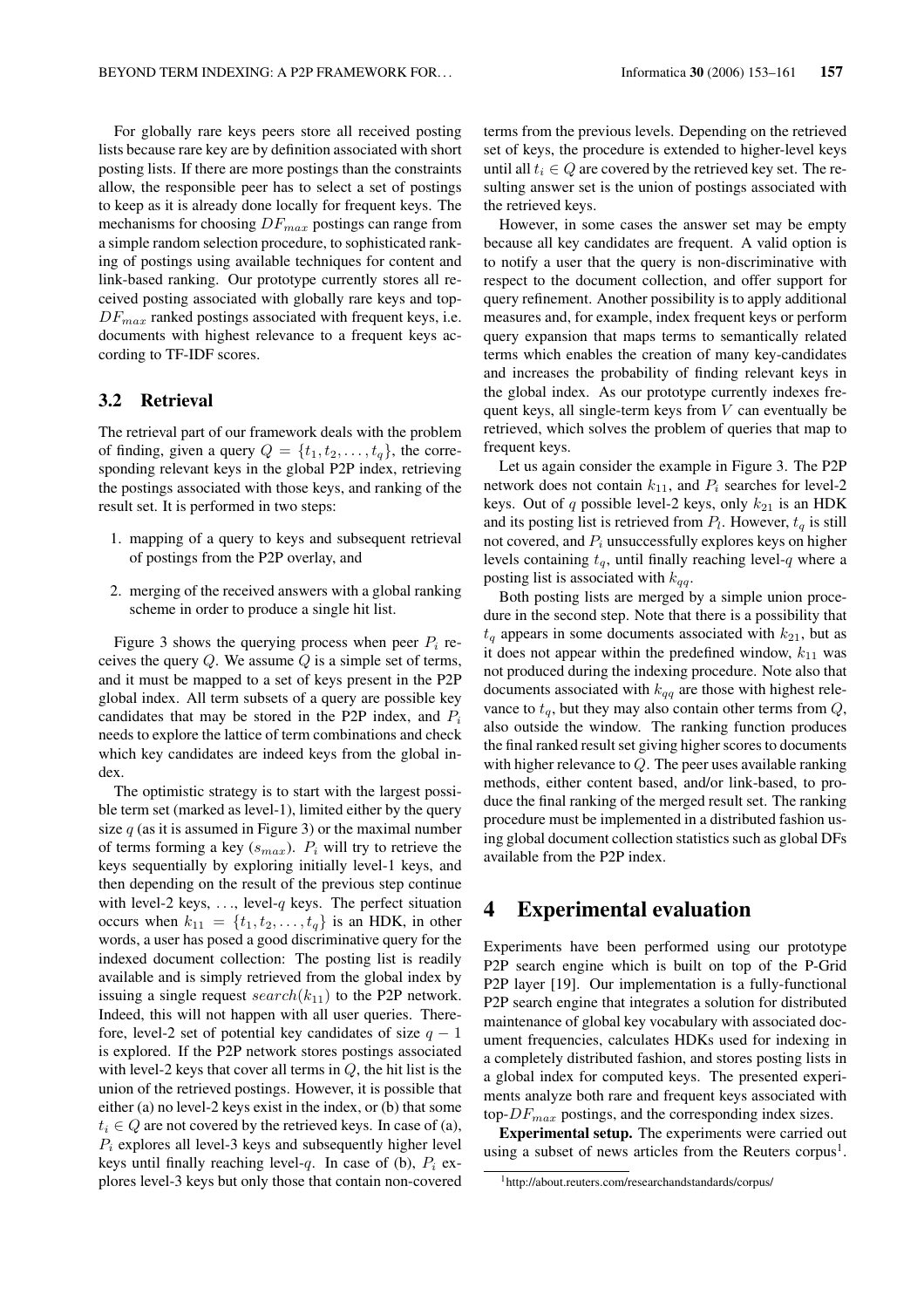

Figure 3: The framework for P2P retrieval

The documents in our test collection contain between 70 and 3000 words, while the average number of terms in a document is 170, and the average number of unique terms is 102. To simulate the evolution of a P2P system, i.e. peers joining the network and increasing the document collection, we started the experiment with 4 peers, and added additional 4 peers at each new experimental run. Each peer contributes with 5000 documents to the global collection, and computes HDKs for its local documents. Therefore, the initial global document collection for 4 peers is 20,000 documents, and it is augmented by the new 20,000 documents for each experimental run. The maximum number of peers is 24, hosting in total the global collection of 120,000 documents. The experiments were performed on our campus intranet. Each peer runs on a Linux RedHat PC with 1GB of main memory connected via 100 Mbit Ethernet. The prototype system is implemented in Java.

Performance analysis. Experiments investigate indexing and retrieval costs in terms of bandwidth and storage consumption, and compare retrieval performance of our P2P search engine to a centralized engine. All documents are pre-processed: First we removed 250 common English stop words and applied the Porter stemmer, and then we removed 100 extremely frequent terms (e.g. the term 'reuters' appears in all the news).  $DF_{max}$  is set to 250 and 500, and  $s_{max}$  is 3. We have decided to build keys with a maximum of 3 terms having observed that an increase of  $s_{max}$  substantially increases the computational load without significant improvement of retrieval performance. In particular this is beneficial for P2P Web search engines because short queries are the ones typically used for Web retrieval. We set the window size to 20 words for the proximity filter as this is the average length of phrases in the collection.

Figure 4 shows the growth of the HDK vocabulary per peer maintained in the global index when increasing the number of documents by adding new peers. Note that each peer contributes an equal number of documents into the global collection. As expected, an increased value of  $DF_{max}$  reduces the key vocabulary size because there are



Figure 4: HDK vocabulary per peer

less frequent single-term keys to build 2 and 3-term rare keys. Both experimentally obtained result sequences show logarithmic growth and are expected to converge to a constant value for large document collection sizes. We can conclude that a peer will maintain a negligibly increasing number of HDKs when increasing the document collection size by adding new peers. Therefore, our experiments show that the size of the total key vocabulary maintained in the global P2P index will increase almost linearly with the number of documents for large document collections. The number of keys is significantly larger compared to the The number of keys is significantly larger compared to the single-term vocabulary that grows with  $\sqrt{x}$  (Heaps law), but we expect benefits in terms of retrieval efficiency and bandwidth consumption.

Figure 5 compares the average posting list size in case of HDK and single-term indexing. Surprisingly, the average posting list size of the HDK index remains constant and much smaller than  $DF_{max}$ , although we only limit the maximum size of posting lists. It is superior to single-term indexing that exhibits a linear increase of the average posting list size. This finding has a major impact on the bandwidth consumption during retrieval as it is shown in Figure 6 that depicts the average number of retrieved postings per query and compares single-term to the HDK approach with  $DF_{max} = 250$  and  $DF_{max} = 500$ .

Since a query log is not available for the Reuters corpus,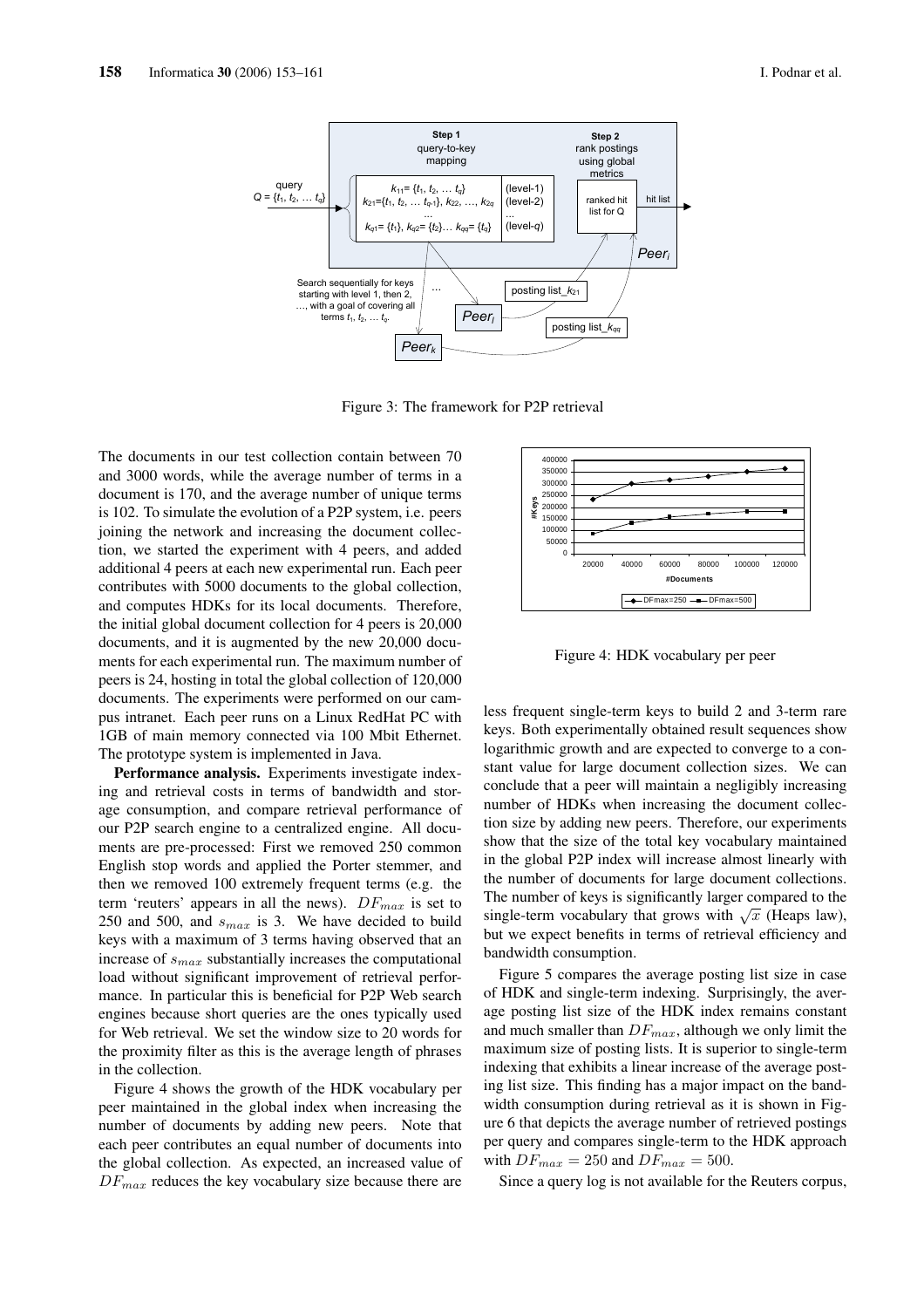

Figure 5: Average posting list size

we have preprocessed a Wikipedia query  $log<sup>2</sup>$  to generate 1,000 queries. From all available queries we have initially extracted 1,000,000 queries that have more than 20 hits from the Reuters corpus. The resulting 1,000 queries were selected randomly from this set. The generated queries contain on average 3.14 terms, with a minimum of 2 and maximum of 8 terms. Note that longer queries are favorable for our search engine because the probability of finding precomputed rare keys in the P2P index increases. Single term queries would generate bounded traffic since only  $DF_{max}$  postings are retrieved and are therefore not considered.

Figure 6 shows an enormous reduction of bandwidth consumption per query of the HDK-based approach compared to the naïve single term indexing: 92% for  $DF_{max}$  = 500 and even 96% for  $DF_{max} = 250$ . In addition, the reduction increases when increasing the number of documents in the global collection which practically demonstrates the effect of the bounded number of index postings to bandwidth consumption during retrieval.



Figure 6: Number of retrieved postings per query

The essential question remains whether the retrieval performance of the HDK approach is satisfactory and comparable to centralized counterparts. Due to the lack of relevant judgment for the generated query set, we have compared the retrieval performance to a centralized engine<sup>3</sup> with BM25 relevance computation scheme which is currently considered as one of the top performing relevance schemes [13].



Figure 7: Overlap on top 20

Figure 7 presents the overlap on top-20 retrieved documents retrieved by our system and the Terrier search engine. We are interested in the high-end ranking as typical users are often interested only in the top 20 results. The comparison shows significant and satisfactory overlap between the retrieved result sets. As expected, the retrieval performance is better for larger  $DF_{max}$  as we are approaching single-term indexing (when  $DF_{max}$  equals vocabulary size, all HDKs are single-term). There is obviously a trade-off between retrieval quality and bandwidth consumption of our indexing strategy because an increased value of  $DF_{max}$  results in an increased bandwidth consumption during retrieval, while on the other hand, offers retrieval performance that better mimics centralized engines. However, as required bandwidth is the major obstacle for retrieval, it is vital to choose an adequate value for  $DF_{max}$  taking into account available network capacity. There is another limiting factor influenced by this parameter: Note that the process of building the key vocabulary is less expensive in terms of computational costs and bandwidth consumption for an increased  $DF_{max}$ . This is intuitively clear because for small values of  $DF_{max}$ , the number of potential terms for building rare keys increases, and the whole process creates more precomputed keys, which is obviously very efficient during the retrieval phase if such term sets, i.e. keys, appear in user queries.



Figure 8: Number of postings per peer (index size)

To quantify indexing costs and the influence of  $DF_{max}$ on required storage and bandwidth consumption, Figure 8 shows the average number of postings stored per peer for  $DF_{max} = 250, DF_{max} = 500$ , and the single-term index.

<sup>2</sup>www.wikipedia.org, query log 08/2004 and 09/2004

<sup>3</sup>Terrier search engine, http://ir.dcs.gla.ac.uk/terrier/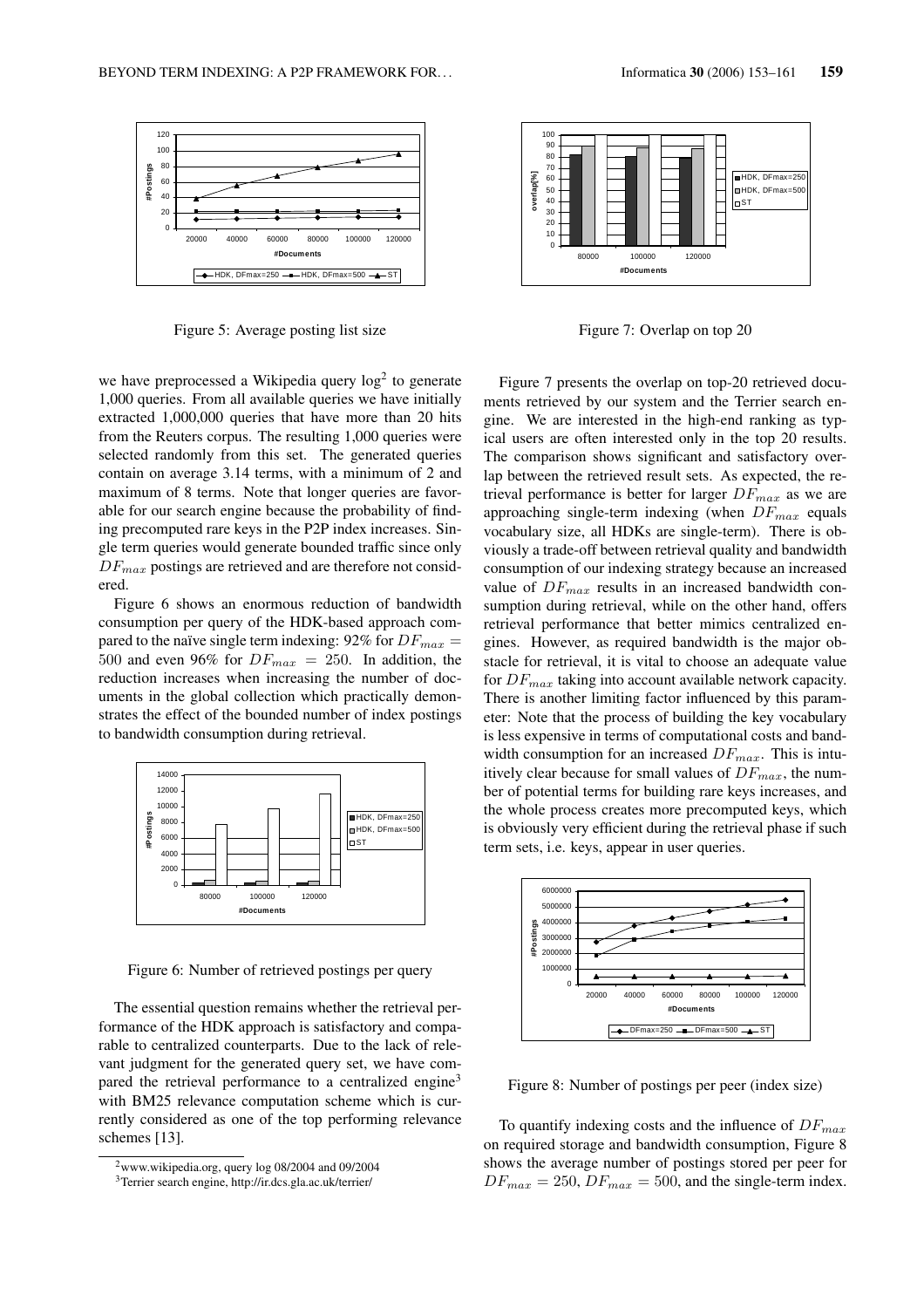This is the actual index size per peer. The curve is logarithmic for HDKs as it is mostly influenced by the key vocabulary size, and is linear for the single-term index (the decrease of the term vocabulary size per peer compensates for the increased posting list size). It is visible that a peer hosts significantly more postings for the HDK approach, and the index size increases when decreasing  $DF_{max}$ . The indexing costs are still feasible and profitable because the gains in terms of bandwidth consumption during the query phase are huge, and compensate for the increased indexing costs. Nevertheless, we plan to investigate further techniques to reduce the index size, and study the influence of  $DF_{max}$ on bandwidth consumption during indexing and retrieval, and on the resulting retrieval performance.

### 5 Related Work

To the best of our knowledge, [6] is the only published P2P framework for information retrieval that is based on distributed semantic indexing on top of structured P2P networks, and therefore highly related to our work. However, it uses a different indexing approach which relies on semantic locality to cluster documents with similar semantics, and to store them on nearby peers.

A number of solutions have been proposed to cope with the scalability problem of P2P information retrieval. Recent approaches combine global knowledge with local indexes: For example, PlanetP [7] gossips compressed information about peers' collections in an unstructured P2P network, while MINERVA [3] maintains a global index with peer collection statistics in a structured P2P overlay to facilitate the peer selection process, and implements a method which penalizes peers holding overlapping document collections. A similar approach for resource selection is presented in [10, 11] in the context of hierarchical P2P networks where special directory nodes route queries to appropriate peers having high chances of answering a query. A recent solution builds an index dynamically following user queries [2]. A super-peer backbone network maintains the information about good candidates for answering a query, while peers answer the queries based on their local document collections. Since large posting lists are the major concern for global single-term indexing, both [15] and [18] have proposed top-k posting list joins, Bloom filters, and caching as promising techniques to reduce search costs for multi-term queries.

The listed solutions are orthogonal to our approach since they use different assumptions to reduce network traffic. However, our approach is not the only indexing strategy that uses term sets as indexing features. The set-based model [14] indexes term sets occurring in queries, and exploits term correlations to reduce the number of indexed term sets. The authors report significant gains in terms of retrieval precision and average query processing time, while the increased index processing time is acceptable. In contrast to our indexing scheme, the set-based model has

been used to index frequent term sets, and has been designed for a centralized setting.

## 6 Conclusion

We have presented a P2P framework for information retrieval that uses a novel retrieval model based on global indexing of rare keys in structured P2P overlay networks. Rare keys are terms and term sets occurring in a limited number of documents, limiting thus the size of posting lists stored in the global index. This approach directly address the unscalable network traffic cased by large posting lists for single-term indexing. The experimental results have shown the potential of our approach in preserving a retrieval quality (top-k precision) comparable to the standard single term with BM25 scoring scheme with enormous reduction of generated traffic during retrieval. Next, it gives evidence that the indexing process is feasible because it produces the key vocabulary and global index of manageable size. More importantly, the average posting list size remains constant when increasing the global document collection size. Therefore, the generated traffic during retrieval remains bounded, which solves one of the major obstacles for scalable IR in P2P networks.

### Acknowledgements

The work presented in this paper was carried out in the framework of the EPFL Center for Global Computing and supported by the Swiss National Funding Agency OFES as part of the European FP 6 STREP project ALVIS (002068).

### References

- [1] K. Aberer, L. O. Alima, A. Ghodsi, S. Girdzijauskas, S. Haridi, and M. Hauswirth. The Essence of P2P: A Reference Architecture for Overlay Networks. In *Fifth IEEE International Conference on Peer-to-Peer Computing*, pages 11–20, 2005.
- [2] W.-T. Balke, W. Nejdl, W. Siberski, and U. Thaden. Dl meets p2p - distributed document retrieval based on classification and content. In *9th European Conference on Research and Advanced Technology for Digital Libraries, (ECDL)*, pages 379–390, 2005.
- [3] M. Bender, S. Michel, P. Triantafillou, G. Weikum, and C. Zimmer. Improving collection selection with overlap awareness in P2P search engines. In *Proceedings of the 28th annual international ACM SIGIR conference on Research and development in information retrieval (SIGIR '05)*, pages 67–74, 2005.
- [4] W. Buntine, K. Aberer, I. Podnar, and M. Rajman. Opportunities from open source search. In *Proceedings of the 2005 IEEE/WIC/ACM International Conference on Web Intelligence*, pages 2–8, 2005.
- [5] F. Cacheda, V. Plachouras, and I. Ounis. A case study of distributed information retrieval architectures to index one terabyte of text. *Inf. Process. Manage.*, 41(5):1141–1161, 2005.